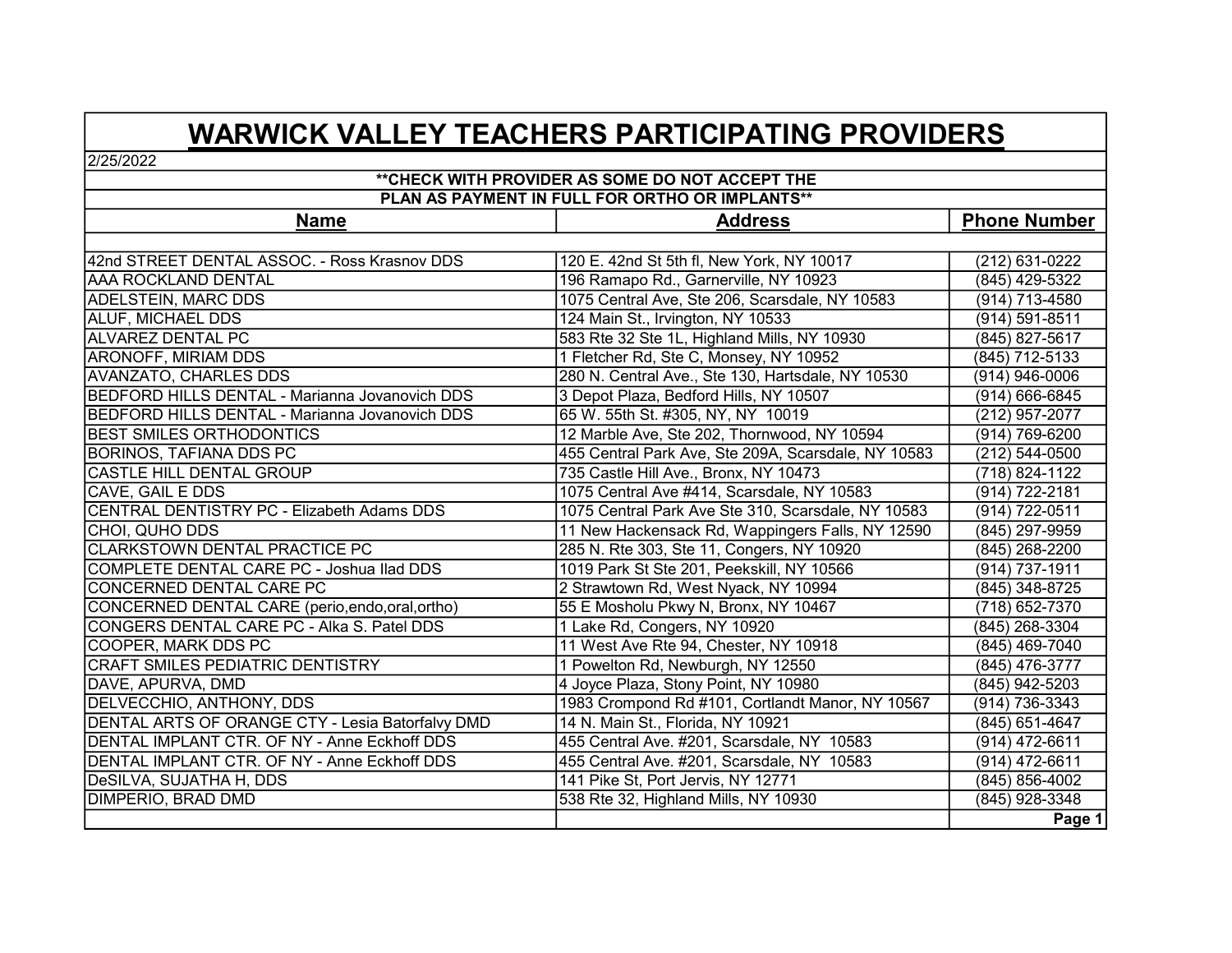| <b>Name</b>                                     | <b>Address</b>                                  | <b>Phone Number</b>   |
|-------------------------------------------------|-------------------------------------------------|-----------------------|
|                                                 |                                                 |                       |
| <b>DOLSON AVENUE DENTAL PC</b>                  | 75 Dolson Ave, Middletown, NY 10940             | (845) 342-1533        |
| <b>DUGGAL, PAUL DDS</b>                         | 119 Wickham Ave., Middletown, NY 10940          | (845) 343-9919        |
| DUTCHESS COUNTY DENTAL - Ronald Rosenberg DDS   | 2600 South Rd. Ste 21, Poughkeepsie, NY 12601   | (845) 437-4380        |
| <b>EDWARDS JR, WALTER G DDS</b>                 | 33 Lincoln Ave, Ste 1, New Rochelle, NY 10801   | (914) 235-1200        |
| EXCELDENT OF ORANGE/SULLIVAN COUNTY             | 127-131 E. Main St., Middletown, NY 10940       | (845) 342-5866        |
| <b>EXECUTIVE DENTAL CARE OF WESTCHESTER LLC</b> | 495 Odell Ave #1A, Yonkers, NY 10703            | (914) 423-0000        |
| <b>FAMILY DENTAL GROUP</b>                      | 738 Rte 9, Ste 22, Fishkill, NY 12524           | (845) 896-5151        |
| <b>FARAG, GEORGE DDS</b>                        | 928 Mclean Ave., Yonkers, NY 10704              | (914) 476-9696        |
| FISHKILL COUNTY DENTAL - Ronald Rosenberg DDS   | 200 Westage Bus Ctr, Ste 233, Fishkill NY 12524 | (845) 897-2097        |
| <b>FLORAL DENTAL CARE PC</b>                    | 256-18 Hillside Ave., Floral Park, NY 11004     | (718) 343-5353        |
| FORT EDWARD FAMILY DENTISTRY                    | 175 Broadway, Fort Edward, NY 12828             | (518) 788-8601        |
| <b>G &amp; M FAMILY DENTAL PC</b>               | 160 S Central Ave, Elmsford, NY 10523           | (914) 592-4416        |
| GALLERIA MALL DENTAL AT CRYSTAL RUN             | 1 N. Galleria Dr. #141, Middletown, NY 10941    | (845) 692-9212        |
| <b>GATEWAY DENTAL - Nasser Aqeel DDS</b>        | 851 Rte 22, Brewster, NY 10509                  | (845) 279-4455        |
| <b>GELBERT &amp; KESSELMAN PC</b>               | 1620 Rte 22, Brewster, Ny 10509                 | (845) 279-4999        |
| <b>GELBERT &amp; KESSELMAN PC</b>               | 970 N. Broadway, Ste 306, Yonkers, NY 10701     | (914) 965-7017        |
| <b>GELBERT &amp; KESSELMAN PC</b>               | 2985 Navaho St, Yorktown, NY 10598              | (914) 243-2323        |
| <b>GELLER FAMILY DENTAL GROUP</b>               | 850 Bronx River Pkwy #16, Bronxville, NY 10708  | (845) 776-1122        |
| <b>GORDON &amp; MOLTZ PC (perio)</b>            | 19 Squadron Blvd, New City, NY 10956            | (845) 634-8807        |
| <b>GORDON &amp; MOLTZ PC</b>                    | 631 Rte 82, Lagrangeville, NY 12540             | (845) 226-5156        |
| <b>GORDON &amp; MOLTZ PC (perio)</b>            | 347 Fullerton Ave, Newburgh, NY 12550           | (845) 565-7690        |
| <b>GORDON &amp; MOLTZ PC (perio)</b>            | 22 Mulberry St Ste 2C, Middletown, NY 10940     | (845) 343-0519        |
| <b>GORDON &amp; MOLTZ PC (perio)</b>            | 305 Titusville Rd, Poughkeepsie, NY 12603       | (845) 226-5156        |
| <b>GORMAN, JONATHAN DDS</b>                     | 984 N Broadway Ste 504, Yonkers, NY 10701       | (914) 963-1460        |
| <b>GREAT EXPRESSIONS DENTAL</b>                 | 805 Middle Country Rd., Selden, NY 11784        | (631) 732-0233        |
| <b>GREAT EXPRESSIONS DENTAL</b>                 | 77 Beterans Memorial Hwy, Commack, NY 11725     | (631) 499-5663        |
| <b>GREAT EXPRESSIONS DENTAL</b>                 | 1 Suffolk Square, Ste 200, Islandia, NY 11749   | $\sqrt{631}$ 348-7777 |
| <b>GREAT EXPRESSIONS DENTAL</b>                 | 2940 Lincoln Ave., Ste 101, Oceanside, NY 11572 | $(516) 766 - 6780$    |
| <b>GREAT EXPRESSIONS DENTAL</b>                 | 393 Sunrise Hwy., Ste 1, West Babylon, NY 11704 | (631) 669-6067        |
| <b>GREAT EXPRESSIONS DENTAL</b>                 | 380 Hempstead Ave., West Hempstead, NY 11552    | (516) 483-1215        |
| <b>GREAT EXPRESSIONS DENTAL</b>                 | 2176 Central Park Ave., Yonkers, NY 10710       | (914) 337-2600        |
| <b>GREAT EXPRESSIONS DENTAL</b>                 | 381 S Little Tor Rd., New City, NY 10956        | (845) 634-5208        |
| <b>GREAT EXPRESSIONS DENTAL</b>                 | 7 Hemion Rd., Suffern, NY 10901                 | (845) 357-3244        |
| <b>GREAT EXPRESSIONS DENTAL</b>                 | 55 Main St., Goshen, NY 10924                   | $(845)$ 294-0516      |
|                                                 |                                                 | page 2                |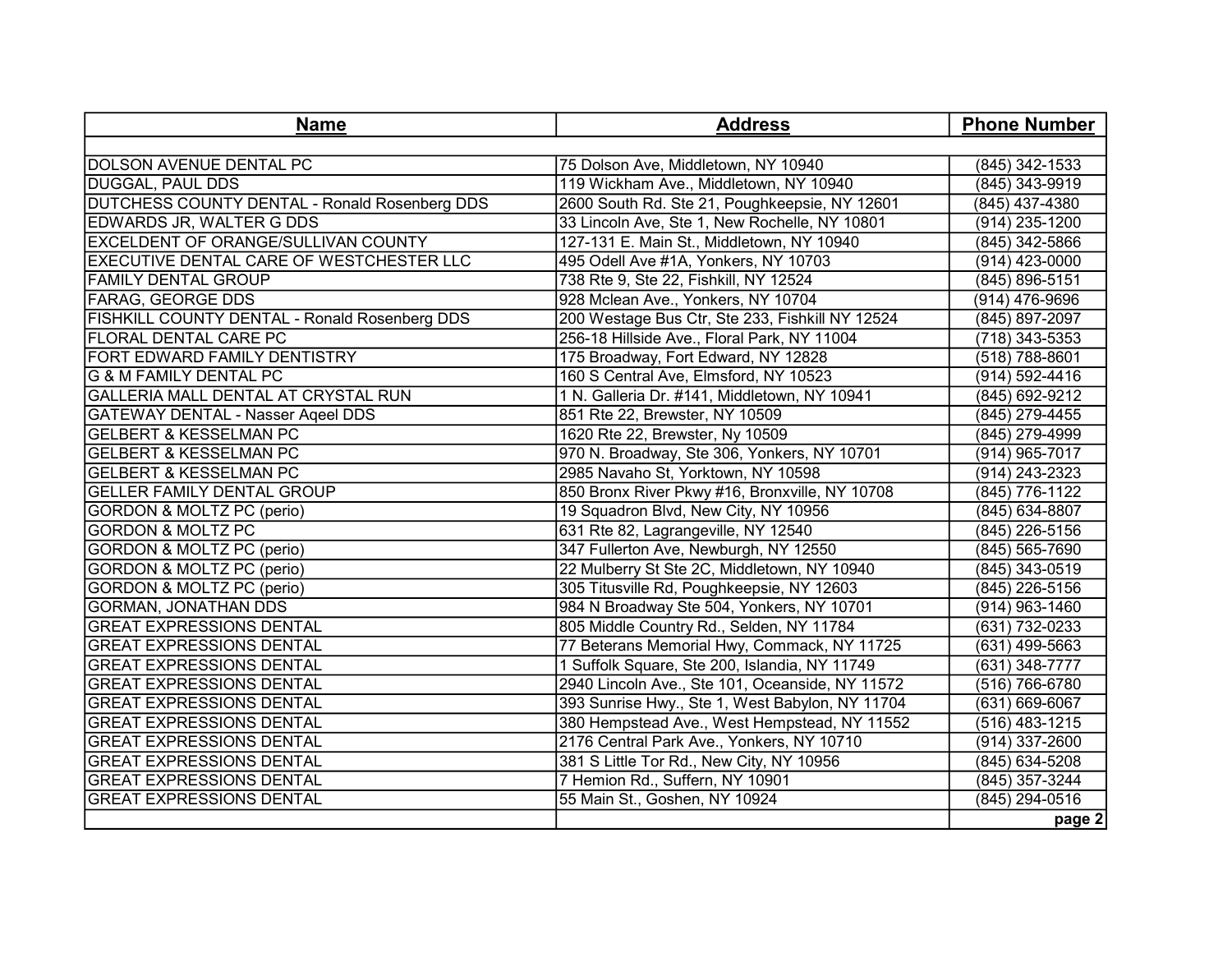| <b>Name</b>                                       | <b>Address</b>                                     | <b>Phone Number</b> |
|---------------------------------------------------|----------------------------------------------------|---------------------|
|                                                   |                                                    |                     |
| <b>GREAT EXPRESSIONS DENTAL</b>                   | 37 Triangle Rd.Ste 1, Liberty, NY 12754            | (845) 292-3900      |
| <b>GREAT EXPRESSIONS DENTAL</b>                   | 127 E Main St., Ste 131, Middletown, NY 10940      | (845) 342-2311      |
| <b>GREAT EXPRESSIONS DENTAL</b>                   | 523 Broadway, Monticello, NY 12701                 | (845) 794-0706      |
| <b>GREAT EXPRESSIONS DENTAL</b>                   | 3 Center Hill Rd., Monroe, NY 10950                | (845) 783-1311      |
| <b>GREAT EXPRESSIONS DENTAL</b>                   | 1701 Spring Hwy Spc C7, Bay Shore, NY 11706        | (631) 666-1440      |
| <b>GREAT EXPRESSIONS DENTAL</b>                   | 230 Long Beach Rd, Island Park, NY 11558           | (516) 889-5050      |
| GRUFFI, DOUGLAS P., DDS & ASSOCIATES              | 515 S. Main St., Rt. 304, #1C, New City, NY 10956  | (845) 634-0404      |
| <b>GUERRINO DENTISTRY &amp; ASSOC</b>             | 450 Central Park Ave, Scarsdale, NY 10583          | (914) 722-6500      |
| <b>GUERRINO DENTISTRY &amp; ASSOC</b>             | 400 E Sanford Blvd, Mt Vernon, NY 10550            | (914) 699-6568      |
| <b>GUERRINO DENTISTRY OF ARMONK PC</b>            | 1 Byram Brook PI, Armonk, NY 10504                 | (914) 765-0093      |
| <b>GUERRINO DENTISTRY OF HARTSDALE PC</b>         | 227 N. Central Ave, Hartsdale, NY 10530            | (914) 358-5700      |
| GUGLIELMI DDS, KANTOR DMD, KUR DMD (oral)         | 19 Bradhurst Ave Ste 2500N, Hawthorne, NY 10532    | (914) 592-0440      |
| <b>HAMPTON FAMILY DENTISTRY PC</b>                | 400 Midway Park Dr., Middletown, NY 10940          | (845) 344-4336      |
| HARBOR POINT DENTAL PC                            | 711 Canal St., Ste 250, Stanford, CT 06902         | (888) 808-1870      |
| <b>HOFER, JESSE J DMD PC</b>                      | 495 Central Park Ave, Ste 302, Scarsdale, NY 10583 | (914) 961-8777      |
| <b>HOROWITZ, STEPHEN DDS</b>                      | 225 Dolson Ave #202, Middletown, NY 10940          | (914) 343-1486      |
| <b>HUDSON DENTAL CARE</b>                         | 75 Cooley St Ste 5 2nd FI, Pleasantville, NY 10570 | (914) 495-3064      |
| HYLAND DENTAL ARTS - Yelana Khrapko DDS           | 1975 Hyland Blvd Ste 2, Staten Island, NY 10306    | (718) 351-0012      |
| <b>IDENT DENTAL AT FISHKILL (oral/perio)</b>      | 200 Westage Bus Ctr Ste 233, Fishkill, NY 12524    | (888) 433-6820      |
| <b>IDENT DENTAL AT MIDDLETOWN (oral/perio)</b>    | 495 Schutt Rd Ext Ste 7, Middletown, NY 10940      | (888) 433-6820      |
| <b>IDENTAL</b> (oral/perio)                       | 2600 South Rd Ste 21A, Poughkeepsie, NY 12601      | (888) 433-6820      |
| JEFFERSON VALLEY ORAL SURGERY- A. Delvecchio, DDS | 3535 Hill Blvd. #N, Yorktown Hts., NY 10598        | (914) 245-1220      |
| KANE DENTAL OF HEMPSTEAD (pedo,oral,perio)        | 72 Fulton Ave, Hempstead, NY 11550                 | (516) 483-2220      |
| KANE DENTAL OF HUNTINGTON (pedo, oral, perio)     | 135 W. Jericho Tpke, Huntington Sta., NY 11746     | (631) 424-5900      |
| <b>KATS, ELINA DDS</b>                            | 92-11 35th Ave, 1K, Jackson Hts, NY 11372          | (718) 426-2231      |
| <b>KIDS FAMILY DENTAL</b>                         | 1591 Rte 22, Brewster, NY 10509                    | (845) 279-4415      |
| KIMBALL DENTISTRY PLLC                            | 300 Kimball Ave, Yonkers, NY 10704                 | (914) 237-3600      |
| KIRSHENBAUM, DAVID, DDS                           | 169 Park Ave., Yonkers, NY 10703                   | (914) 965-3864      |
| <b>KOOL SMILZ DENTAL</b>                          | 495 Schutt Rd. Ext. Ste 7, Middletown, NY 10940    | (845) 467-4726      |
| KOOL SMILZ DENTAL                                 | 2649 Strang Blvd Ste 300, Yorktown Hts, NY 10598   | (845) 467-4726      |
| KOOL SMILZ DENTAL                                 | 156 Rte 59, Suffern NY 10901                       | (845) 467-4726      |
| KOOL SMILZ DENTAL                                 | 2600 South Rd Ste 21, Poughkeepsie, NY 12601       | (845) 467-4726      |
| KOOL SMILZ DENTAL                                 | 200 Westage Bus Ctr Ste 233, Fishkill, NY 12524    | (845) 467-4726      |
| <b>KUPETZ, SCOTT DMD</b>                          | 5 Oak St, Pawling, NY 12564                        | (845) 855-1424      |
|                                                   |                                                    | Page 3              |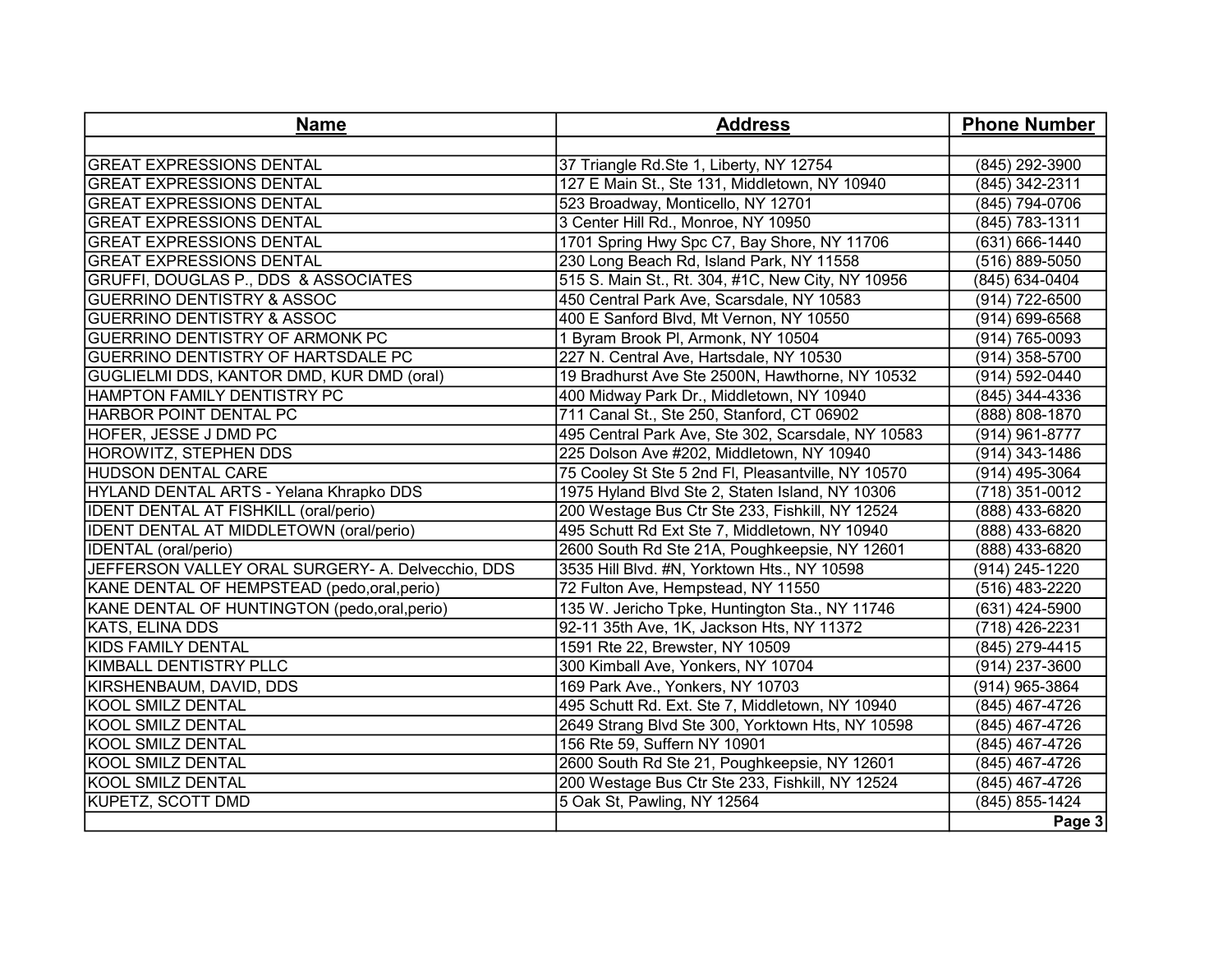| <b>Name</b>                                                                                         | <b>Address</b>                                    | <b>Phone Number</b> |
|-----------------------------------------------------------------------------------------------------|---------------------------------------------------|---------------------|
|                                                                                                     |                                                   |                     |
| <b>KUPETZ, SCOTT DMD</b>                                                                            | 260 New Hackensack Rd, Wappingers Falls NY 12590  | (845) 463-0096      |
| LEVENTHAL, JULIAN M., DDS                                                                           | 506 Ashford Ave., Ardsley, NY 10502               | (914) 693-0840      |
| MARBLE DENTAL LLC (ortho, perio, pedo)                                                              | 110 Washington Ave, Pleasantville, NY 10570       | (914) 741-9000      |
| <b>MARBLE DENTISTRY</b>                                                                             | 12 Marble Ave, Thornwood, NY 10594                | (914) 747-5400      |
| <b>MARSHALL, ERIC DDS</b>                                                                           | 21 N. Main St., Ste 202, Port Chester, NY 10573   | (914) 939-3278      |
| <b>MOHEGAN LAKE DENTAL PC</b>                                                                       | 1719 E Main St, Mohegan Lake, NY 10547            | (914) 528-2191      |
| NEW CITY COUNTY DENTAL - Joseph Fertucci DDS                                                        | 151 Main St., New City, NY 10956                  | (845) 634-4909      |
| NEW ROCHELLE DENTAL - Valeriy Kanatov DDS                                                           | 421 Huguenot St Ste bsm-3, New Rochelle, NY 10801 | (914) 632-4446      |
| <b>NORA FAMILY DENTAL</b>                                                                           | 182-41 Jamaica Ave., Hollis, NY 11423             | (718) 657-0000      |
| NORTHEAST IMPLANT & ORAL SURGERY                                                                    | 280 N. Central Ave Ste 307, Hartsdale, NY 10530   | (914) 997-7688      |
| NORTHEAST IMPLANT & ORAL SURGERY                                                                    | 666 Lexington Ave Ste 203, Mt Kisco, NY 10549     | (914) 486-5600      |
| NORTHERN WESTCHESTER COUNTY DENTAL - Rosenberg DD\$2649 Strang Blvd Ste 300, Yorktown Hts, NY 10598 |                                                   | (914) 245-7977      |
| NY METRO DENTAL CDC OF WESTCHESTER                                                                  | 35 E Grassy Sprain Rd #103, Yonkers, NY 10710     | (914) 337-5252      |
| ORANGE COUNTY DENTAL - Ronald Rosenberg DDS                                                         | 495 Schutt Rd. Ext. Ste 3, Middletown, NY 10940   | (845) 344-1003      |
| PACHTER, ORAN DMD PC                                                                                | 465 E. Main St, Middletown, NY 10940              | (845) 343-8212      |
| PAIK, CLAIRE DDS                                                                                    | 2004 Crompond Rd., Yorktown Heights, NY 10598     | (914) 243-7777      |
| PALISADES MALL DENTAL LLP - Rostislav Krasnov DDS                                                   | 3645 Palisades Ctr Dr., West Nyack, NY 10994      | (845) 353-3350      |
| <b>PARK AVENUE SMILES</b>                                                                           | 169 Park Ave., Yonkers, NY 10703                  | (914) 965-3864      |
| PATEL, NILESH DDS                                                                                   | 240 Westchester Ave, Port Chester, NY 10573       | $(914)$ 939-6555    |
| PEARL DENTAL - Kaveeta Channamsetty DDS                                                             | 83 S. Bedford Rd., Mt. Kisco, NY 10549            | (914) 244-3900      |
| PEEKSKILL ORAL SURGERY                                                                              | 22 Division St 2nd Fl, Peekskill, NY 10566        | (914) 930-8222      |
| POLINSKY, AARON R., DDS                                                                             | 300 Martine Ave., White Plains, NY 10601          | (914) 684-2244      |
| PORITZKY, ALAN DDS                                                                                  | 2004 Crompond Rd, Cortlandt Manor, NY 10567       | (914) 522-4879      |
| POTKAY, URSULA DDS                                                                                  | 20 Milltown Rd Ste 205, Brewster, NY 10509        | (845) 279-4404      |
| PRIMARY CARE DENTAL PC (pediatric)                                                                  | 99 Fieldstone Dr., Hartsdale, NY 10530            | (914) 997-8820      |
| QUALITY DENTAL CARE - Haitham J. Ennabi DDS                                                         | 260 Lake Walton Rd., Hopewell Jct, NY 12533       | (845) 227-1996      |
| <b>QUALITY DENTAL CARE OF PAWLING</b>                                                               | 36 Charles Coleman Blvd, Pawling, NY 12564        | (845) 289-0094      |
| RAIDERS GENERAL DENTISTRY - Mark Raider DDS                                                         | 888 Rte 6, Mahopac, NY 10541                      | (845) 628-3700      |
| ROCKLAND COUNTY DENTAL - Ronald Rosenberg DDS                                                       | 156 Rte 59 Ste A1, Suffern NY 10901               | (845) 356-8844      |
| RONDOUT VALLEY FAMILY DENTISTRY                                                                     | 10 Gagnon Dr., Stone Ridge, NY 12484              | (845) 687-0600      |
| <b>ROSENBLUM, EDWARD DDS</b>                                                                        | 1428 Midland Ave., Bronxville, NY 10708           | (914) 237-6847      |
| <b>ROSENBLUM, EDWARD DDS</b>                                                                        | 1815 Palmer Ave., Larchmont, NY 10538             | (914) 834-0402      |
| <b>ROSENBLUM, EDWARD DDS</b>                                                                        | 1815 Palmer Ave., Larchmont, NY 10538             | (914) 834-0402      |
| ROYAL SMILE DENTISTRY PC - Jeffrey Huang DDS                                                        | 13 Market St, Poughkeepsie, NY 12601              | (845) 849-0403      |
|                                                                                                     |                                                   | Page 4              |